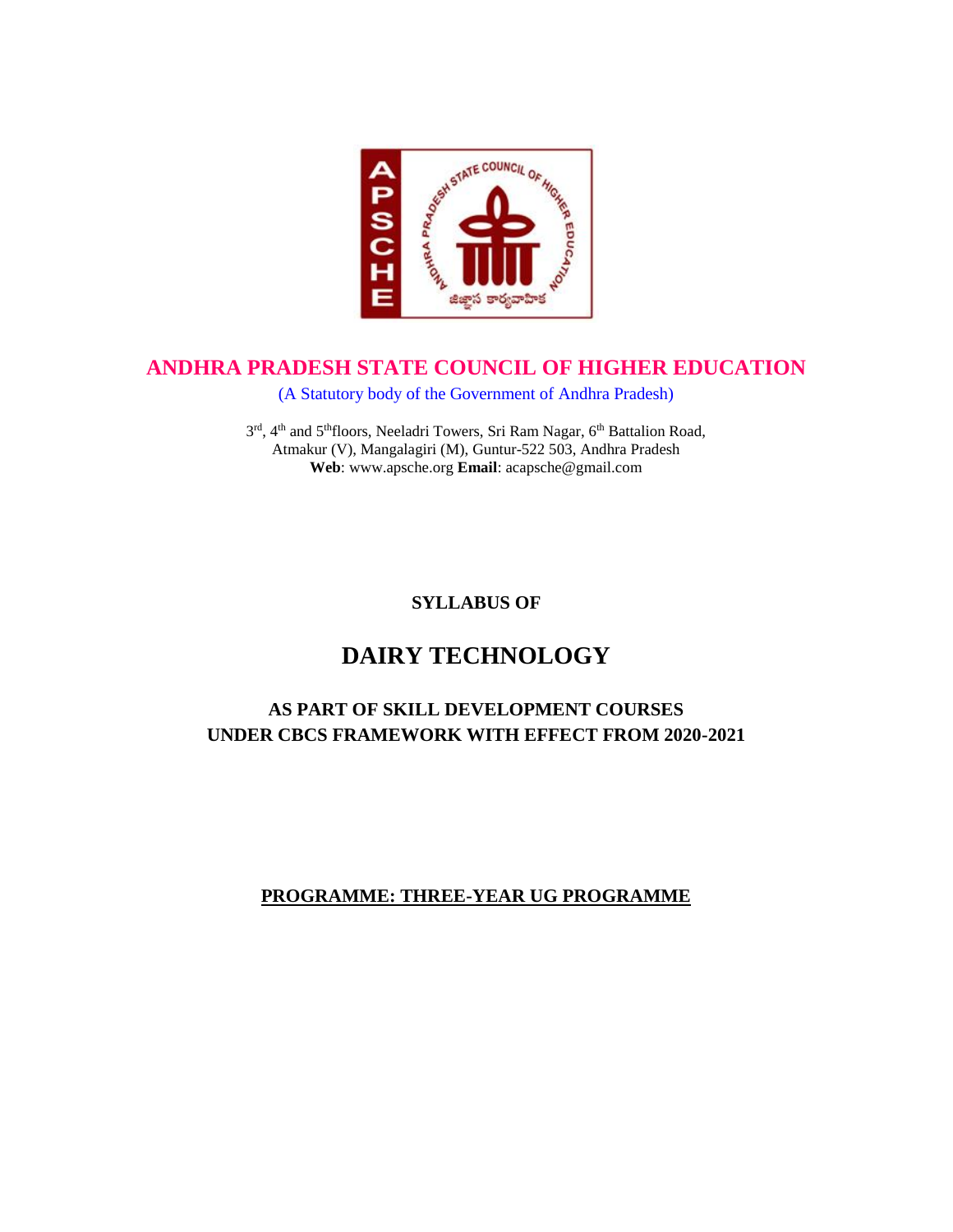## **A.P. STATE COUNCIL OF HIGHER EDUCATION** B A, B Com & B Sc Programmes

## Revised CBCS w.e.f. 2020-21 **SKILL DEVELOPMENT COURSES** To be Offered from Semesters I to IV

## **ZOOLOGY STREAM**

Syllabus of

## **DAIRY TECHNOLOGY**

Total 30 hrs (02h/wk), 02 Credits & Max 50 Marks

#### **Learning Outcomes**:

Aftersuccessful completion of the course, students will be able to;

- 1. Understand the pre-requisites for starting a Dairy farm
- 2. Recognize different breeds of Cows & buffaloes following safety precautions.
- 3. Prepare and give recommended feed and water for livestock
- 4. Maintain health of livestock along with productivity
- 5. Vaccination of cattle, nutrients requirements
- 6. Entrepreneurship i.e., Effectively market dairy products
- 7. Ensure safe and clean dairy farm and Standard safety measures to be taken in establishing am industry
- 8. Efficiently start and manage to establish or develop a Dairy Industry

### **SYLLABUS:**

#### **Section I (Introduction and Establishment of a Dairy Farm): 05 Hrs**

- 1.1 Dairy development in India Dairy Cooperatives (NDRI, NDDB, TCMPF)(1hr)
- 1.2 Constraintsof Present Dairy Farmingand Future Scope of Dairy Farmer.(1 hr)
- 1.3 Selection of site for dairy farm; Systems of housing Loose housing system, Conventional Dairy Farm; Records to be maintained in a dairy farm. (2 hrs)

#### **Section II (Livestock Identification and Management): 13 Hrs**

- 2.1 Breeds of Dairy Cattle and Buffaloes Identification of Indian cattle and buffalo breeds and Exotic breeds; Methods of selection of Dairy animals. (5 hrs)
- 2.2 Systems of inbreeding and crossbreeding. (2 hrs)
- 2.3 Weaning of calf, Castration, Dehorning, Deworming and Vaccination programme (3 hrs)
- 2.4 Care and management of calf, heifer, milk animal, dry and pregnant animal, bulls and bullocks. (3 hrs)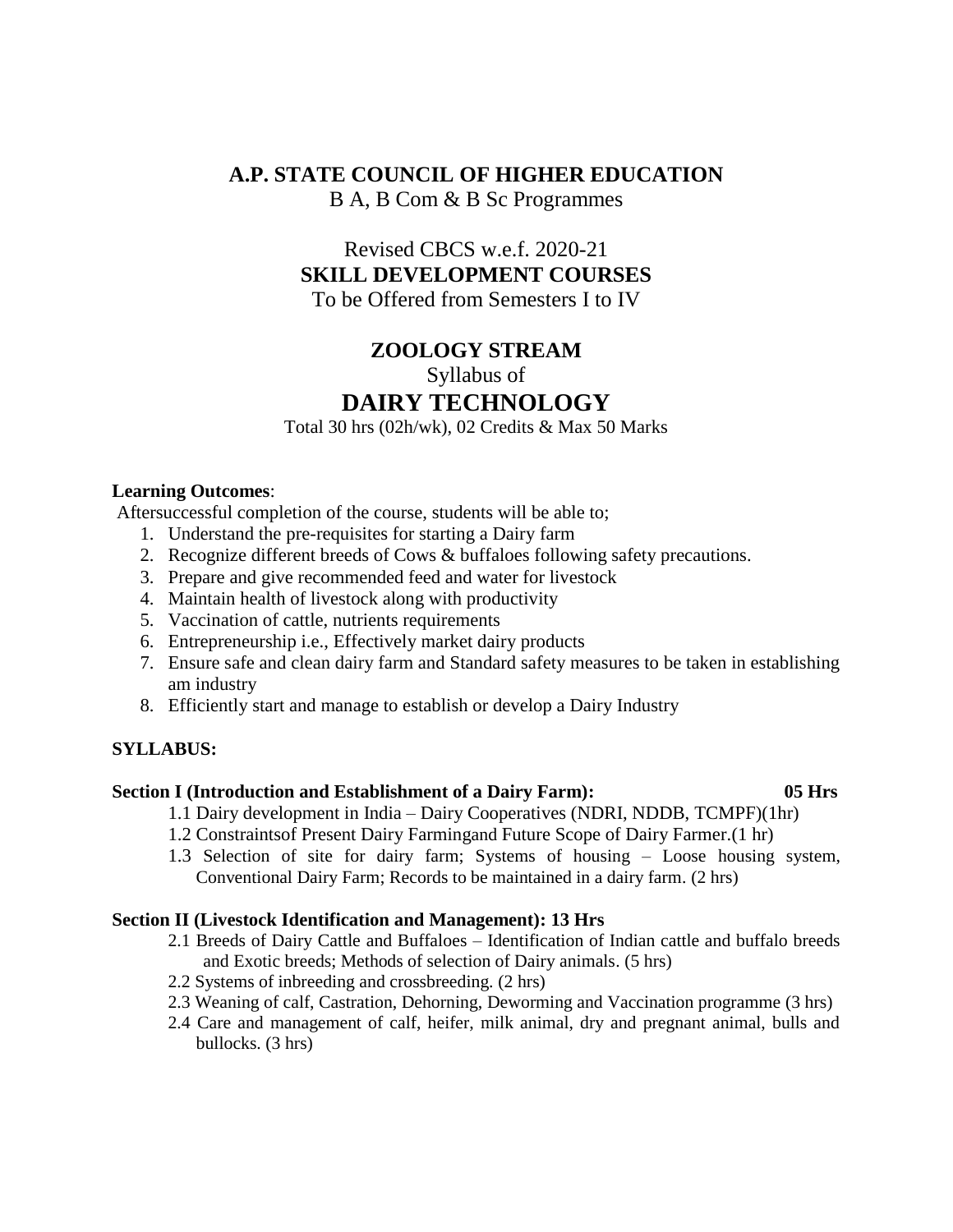### **Section III (Feed Management, Dairy Management, Cleaning and Sanitation): 8 Hrs**

- 3.1 Basic Principles of Feed, Important Feed Ingredients, Feed formulation and Feed  $Mixing(2 hrs)$
- 3.2 Operation Flood –Definition of Milk and Nutritive value of milk and ICMR recommendation of nutrients –Per Capita Milk production and availability in India and Andhra Pradesh -Methods of Collection and Storage of Milk–Labelling and Storage of milk products (4 hrs)
- 3.3 Cleaning and sanitation of dairy farm Safety precautions to prevent accidents in an industry. (2 hrs)

### **Co-curricular Activities Suggested: (**4 hrs)

- 1. Group discussion&SWOT analysis
- 2. Visit to a Dairy Farm
- 3. Visit to Milk Cooperative Societies
- 4. Visit to Feed Milling Plants
- 5. Market Study and Identification of Government Schemes, Insurance and Bank Loans in relation to dairy farming

### **Reference books**:

- 1. Dairy Science: Petersen (W.E.) Publisher Lippincott & Company
- 2. Principles and practices of Dairy Farm –Jagdish Prasad
- 3. Text book of Animal Husbandry G C Benarjee
- 4. Hand book of Animal Husbandry ICAR Edition
- 5. Outlines of Dairy Technology Sukumar (De) Oxford University press
- 6. Indian Dairy Products Rangappa (K.S.) & Acharya (KT) Asia Publishing House.
- 7. The technology of milk Proceesing Ananthakrishnan, C.P., Khan, A.Q. and Padmanabhan, P.N. – Shri Lakshmi Publications.
- 8. Dairy India 2007, Sixth edititon
- 9. Economics of Milk Production Bharati Pratima Acharya Publishers.
- 10. <http://www.asci-india.com/BooksPDF/Dairy%20Farmer%20or%20Entrepreneur.pdf>
- 11. <https://labour.gov.in/industrial-safety-health>